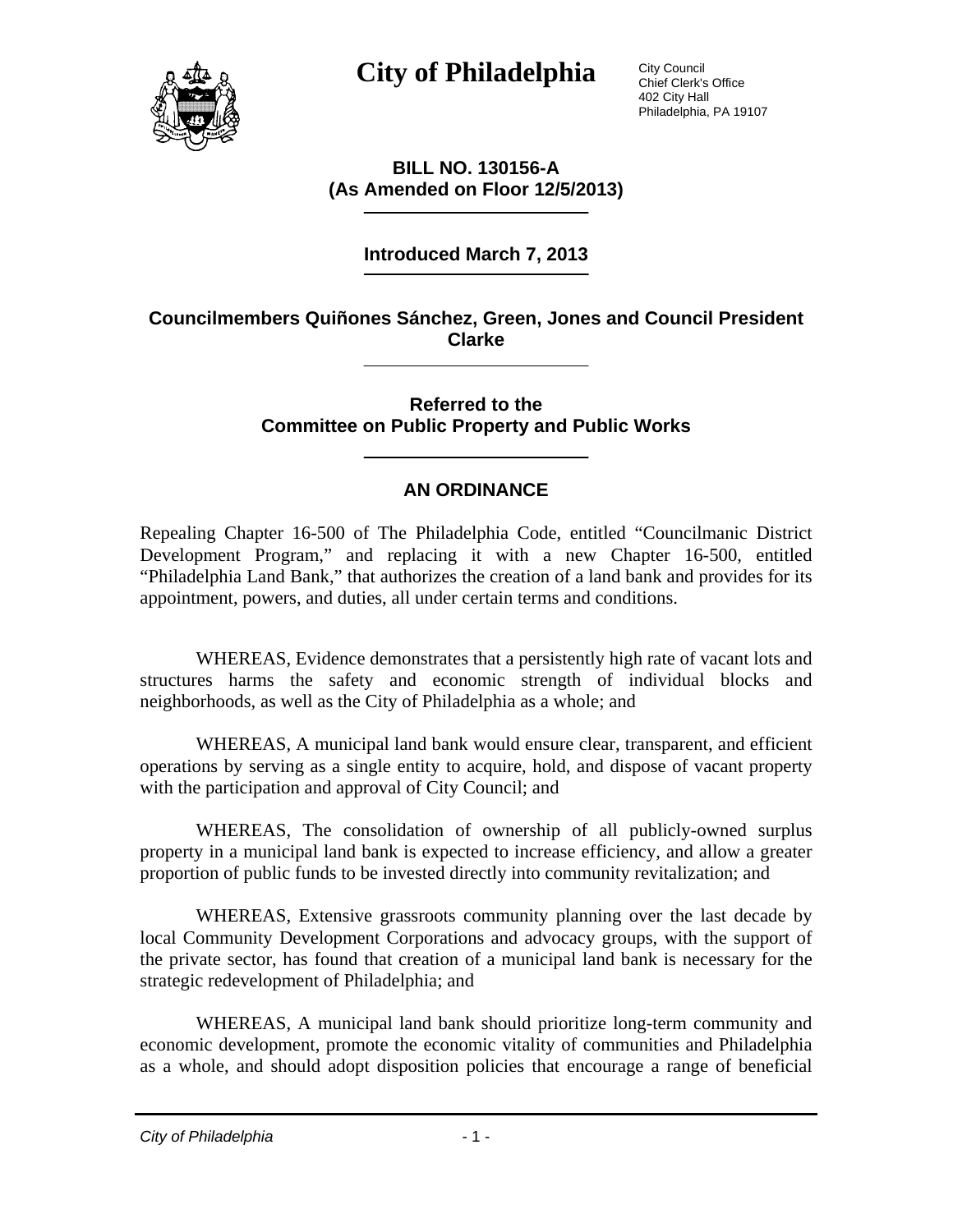#### *BILL NO. 130156-A, as amended continued*

uses by permitting nominal or reduced price disposition of property for development of: affordable or mixed-income housing that is accessible or visitable; economic development that create jobs for community residents; community facilities that provide needed services and enrichment opportunities; side- and rear-yards; urban agriculture; and community open space; and

WHEREAS, A municipal land bank should ensure that communities affected by vacant land have substantial and meaningful involvement in its decisions relating to those communities, with this goal strongly informing the land bank's governance, structure, and operations; and

WHEREAS, A municipal land bank should seek to promote development that ensures permanent or long-term affordability and socioeconomic diversity within all neighborhoods; and

WHEREAS, The City of Philadelphia recognizes housing preservation as an integral part of neighborhood stabilization and development, and seeks to balance the use of powerful new tools to acquire tax-delinquent properties with protections for lowincome owner-occupants of tax-delinquent property; and

WHEREAS, A process of deliberate and sustained public discussion should precede any actions to define the policies of a municipal land bank, given that issues related to the City's acquisition and disposition of vacant properties vary according to the needs and characteristics of different neighborhoods, and significant interests are at stake; and

WHEREAS, The Commonwealth of Pennsylvania has enacted 68 Pa. C.S. § 2101, *et seq.* authorizing the creation of municipal land banks and granting to them certain powers; now, therefore

#### *THE COUNCIL OF THE CITY OF PHILADELPHIA HEREBY ORDAINS:*

SECTION 1. A new Chapter 16-700 is added, to read as follows:

#### *CHAPTER 16-700. PHILADELPHIA LAND BANK.*

*§ 16-701. Preliminary Provision.*

 *(1) This Chapter is in accordance with the provisions of Act 153 of 2012, codified at 68 Pa. C.S. § 2101, et seq.*

#### *City of Philadelphia* - 2 -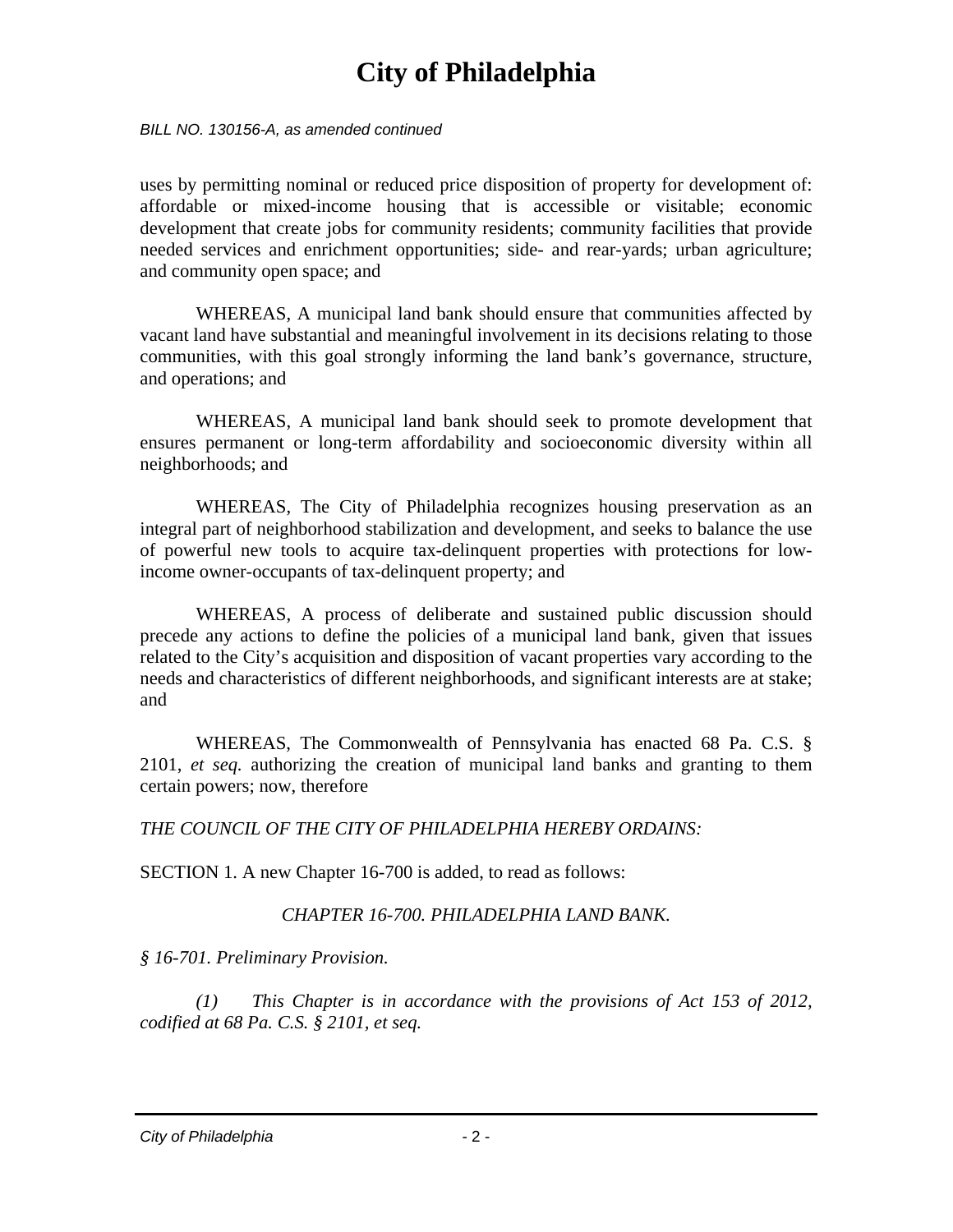#### *BILL NO. 130156-A, as amended continued*

 *(2) The Philadelphia Land Bank, hereinafter the "Land Bank", shall possess all powers and duties permitted to it under state law, except where expressly limited in this Chapter.* 

*§ 16-702. Creation.*

 *(1) Council finds and declares that there is a need for a land bank to function within the territorial limits of the City and County of Philadelphia.*

*(2) Accordingly, pursuant to 68 Pa. C.S. § 2104, the Council of the City of Philadelphia hereby authorizes the creation of a public body corporate and politic, to be named the "Philadelphia Land Bank."*

*§ 16-703. Mission. The mission of the Land Bank is to return vacant and underutilized property to productive use through a unified, predictable, and transparent process, thereby to assist in revitalizing neighborhoods, creating socially and economically diverse communities, and strengthening the City's tax base.* 

#### *§ 16-704. Board of Directors.*

 *(1) Permanent Board. The Land Bank shall be governed by a Board of Directors, comprised of eleven (11) members. Five (5) members of the Board shall be appointed by the Mayor; five (5) members of the Board shall be appointed by majority vote of all the members of City Council; one (1) member shall be appointed by majority vote of the other members. All members shall serve terms concurrent with the appointing authority, and shall serve at the pleasure of their appointing authority. Members shall continue to serve until their successors have been appointed. Any individual or organization may submit recommendations for board membership to be considered in making appointments.* 

*(2) Qualifications. Members shall include individuals with expertise in relevant areas, including but not limited to planning, real estate development, open space, and architecture; may not be elected public officials; and shall live or have a primary office in the City of Philadelphia.* 

*At least four (4) members of the Board must be employees, members, or board members of nonprofit or advocacy organizations working in the field of housing or community development, or of civic associations, with each appointing authority to appoint two (2) such members. These members shall have particular knowledge of conditions and needs in neighborhoods with significant rates of vacant and/or publiclyowned properties.* 

*City of Philadelphia* - 3 -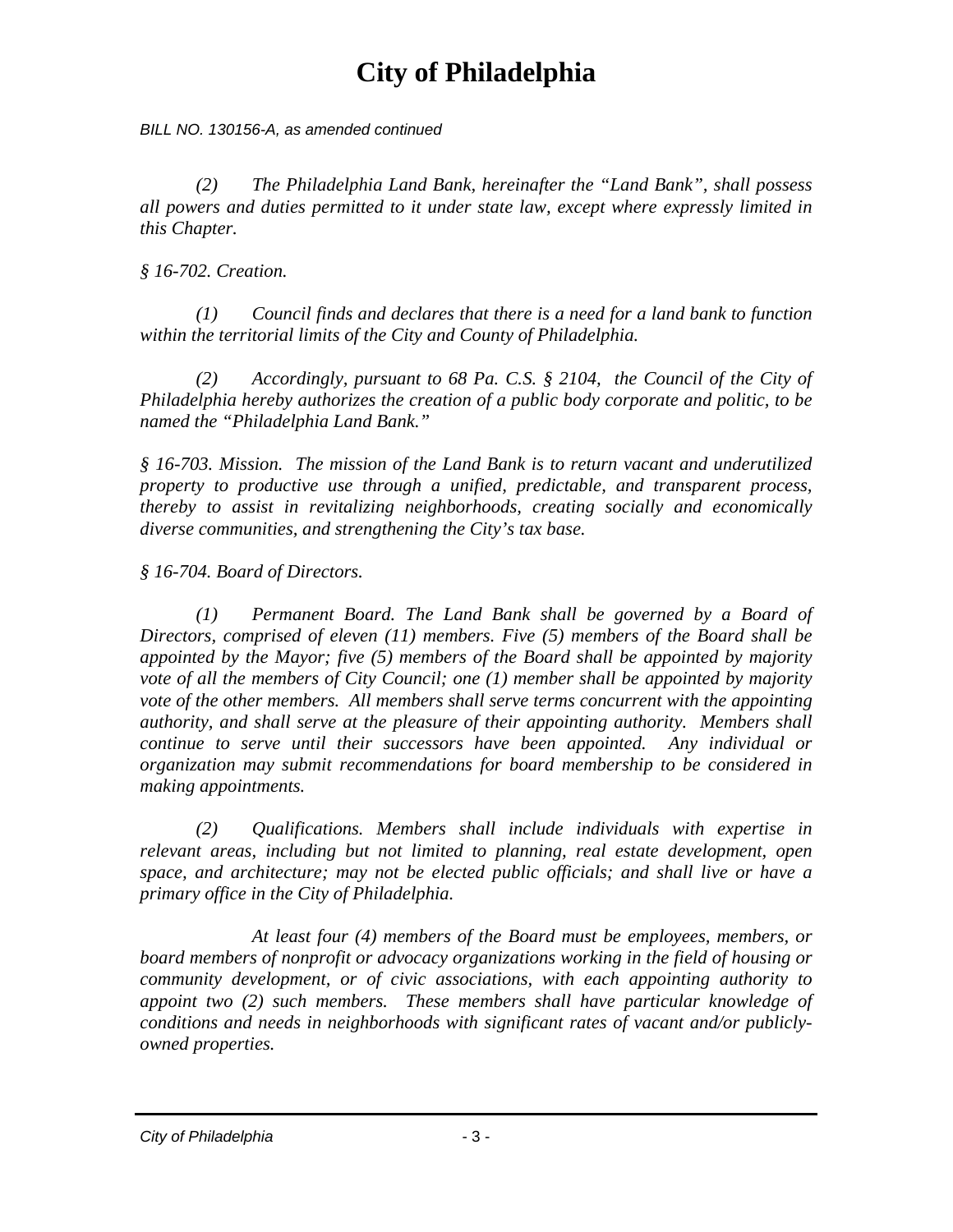*BILL NO. 130156-A, as amended continued* 

*(3) The Board of the Land Bank shall hold monthly public meetings, shall make each meeting's agenda available on the Land Bank's website at least ten (10) days in advance of such a meeting, and shall allow for public comment on matters under deliberation at each such public meeting.*

*§ 16-705. Acquisition.* 

*(1) A primary purpose of the Land Bank is to acquire and consolidate surplus property of the City of Philadelphia, the Philadelphia Redevelopment Authority, and the Philadelphia Housing Development Corporation, which it shall endeavor to accomplish with due speed and diligence.*

*(2) The Land Bank is authorized to acquire real property or interests in real property through donation, gift, purchase, or any other legal means, provided that, with respect to the acquisition of tax delinquent properties, the Land Bank shall follow the procedures and limits set forth in subsection (3).* 

- *(3) Acquisition of tax delinquent properties.* 
	- *(a) Tax Sale Actions initiated by the Land Bank.*

 *(.1) Assignment of liens and claims to the Land Bank. The Land Bank is authorized to enter into agreements with the City of Philadelphia and the School District of Philadelphia to assign and transfer a lien or pre-judgment claim to the Land Bank, and to exercise the rights, privileges, and remedies of an assignee as stated in 53 P.S. § 7101 et seq., provided that the Land Bank shall not accept assignment of any liens or pre-judgment claims against an owner-occupied property.* 

*(.2) Certifications for tax sale actions requested by the Land Bank. The Land Bank is authorized to request the City of Philadelphia certify for upset or judicial sale a property that is both vacant and delinquent as to municipal taxes or claims, provided that the Land Bank determines that the acquisition is consistent with its mission and policies. Application for such certification may be made to the Land Bank by an individual or organization, and such applicants shall be entitled to explanation in writing if denied.* 

*(b) Tax sale actions initiated by the City of Philadelphia. The City of Philadelphia shall provide to the Land Bank notice of potential upset and judicial sales listing properties by address. Before any upset or judicial sale of real property initiated by the City of Philadelphia, the Land Bank shall elect whether to seek acquisition of the property. The Land Bank shall not seek to acquire such owner-occupied properties*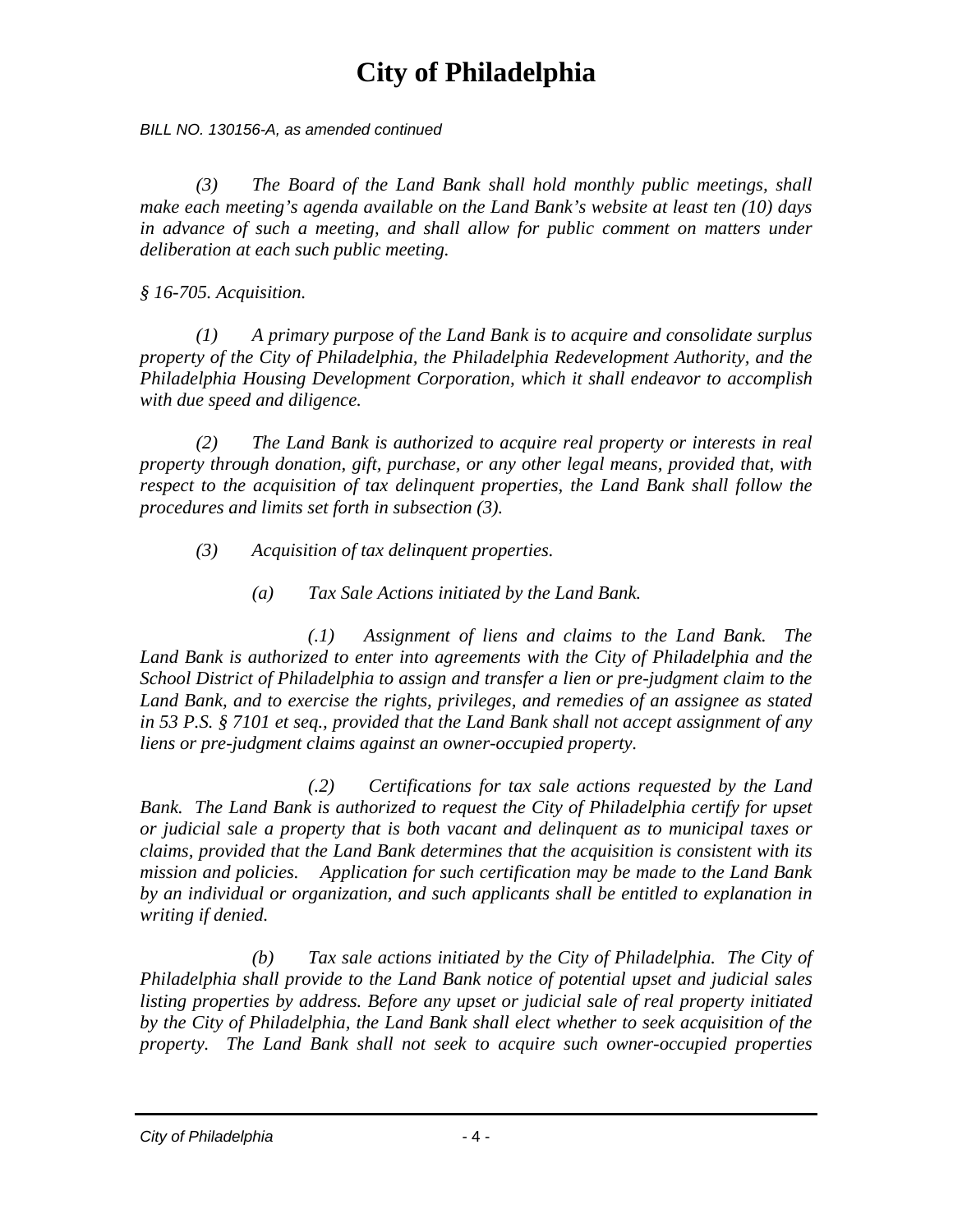*BILL NO. 130156-A, as amended continued* 

*without first confirming that an appropriate payment plan has been offered for any municipal taxes or claims, including evaluation for an income-based payment agreement.* 

 *(4) Subject to the prior approval of the Finance Director, the Land Bank is authorized to discharge liens and other municipal claims, charges, or fines against the properties it acquires to the extent permitted by law.* 

*(5) For the duration of the time a property is held by the Land Bank, the Land Bank is authorized to exempt such property from all real estate taxes, water and sewer charges, and other municipal charges to the extent permitted by law.*

*(6) The Board shall maintain a preference, wherever feasible, for keeping former owner-occupants in any residences acquired by the Land Bank, in addition to any other policies the Board may adopt in this regard.* 

*§ 16-706. Inventory.*

*(1) The Land Bank shall maintain and make publicly accessible on its website, and at its offices during normal business hours, the following information:*

 *(a) An up-to-date inventory of property owned by the Land Bank;*

*(b) A map showing the properties in the Land Bank's inventory, as*  well as other relevant information about land use conditions within the City of *Philadelphia including vacancy and tax delinquency to the extent reasonably available;* 

*(c) A record of all property conveyed by the Land Bank to other parties, including, but not limited to: the sale price for which the property was conveyed; the party to whom the property was conveyed; a summary of any terms or conditions of the conveyance, including the intended use of the property; and the approximate income of the households that will benefit from the intended use, if the sale price was less than fair market value; and* 

*(d) Copies of its Policies, Strategic Plans, and Performance Reports.*

*(2) The Land Bank shall provide a mechanism through which individuals may request and receive ongoing notifications as to changes in the status of any property owned by the Land Bank.*

*(3) The Land Bank shall provide to members of the interagency Vacant Property Review Committee and City Council electronic access to relevant information*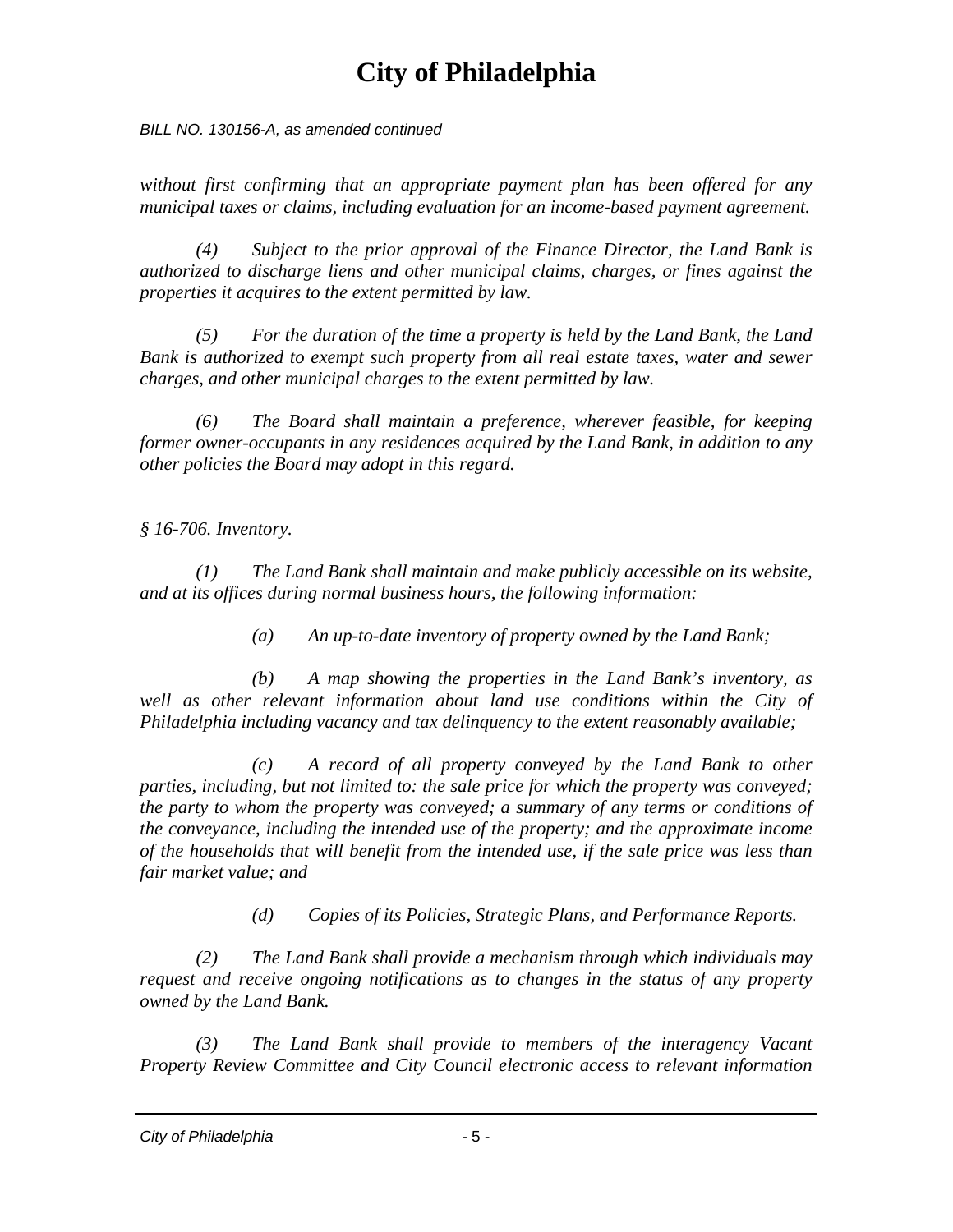*BILL NO. 130156-A, as amended continued* 

*maintained by the Land Bank regarding all properties owned by the Land Bank. The*  Land Bank shall additionally provide to these members a mechanism to receive *according to their preference either periodic aggregate reports or ongoing notifications as to changes in the status of those properties or of a subset thereof, such as an individual Planning District or Council District.* 

*§ 16-707. Disposition of Property.*

*(1) The Land Bank is authorized to convey, exchange, sell, transfer, lease, grant, or mortgage interests in real property of the Land Bank in the form and by the method determined to be in the best interests of the Land Bank, subject to approval by the Vacant Property Review Committee and City Council by Resolution, under the following terms and conditions:*

*(a) Certification of compliance. Applicants for properties must provide the Land Bank with certification from the Department of Revenue that the applicant has no tax or water delinquencies, and from the Department of Licenses and Inspections that all other properties owned by the applicant are in compliance with the provisions of The Philadelphia Code or under agreement to come into compliance, which certifications shall not be untimely withheld.* 

*(.1) The certification shall additionally record if the applicant has a significant history of tax or water delinquencies, or of owning property maintained in a condition that violates The Philadelphia Code.*

*(.2) Certification shall not be denied when a property with tax or water delinquency was acquired by the applicant from the City of Philadelphia or other local public agency and the delinquency predates the transfer of title to the applicant.*

*(b) Consistency with planning provisions. The Land Bank shall strongly consider the Philadelphia Comprehensive Plan and any applicable community plans accepted by the Philadelphia Planning Commission, as well as any recommendation provided by the Commission, when the Land Bank disposes property.* 

*(c) Public notice and opportunity to comment. The Land Bank shall provide public notice of proposed dispositions as early as practicable and at least ten (10) days before any final action will be taken, which shall include posting a notice conspicuously on the subject property. Final action for the purposes of this Section shall include approval by City Council, review by the Vacant Property Review Committee and the Land Bank board, or a decision by staff who have been delegated board disposition*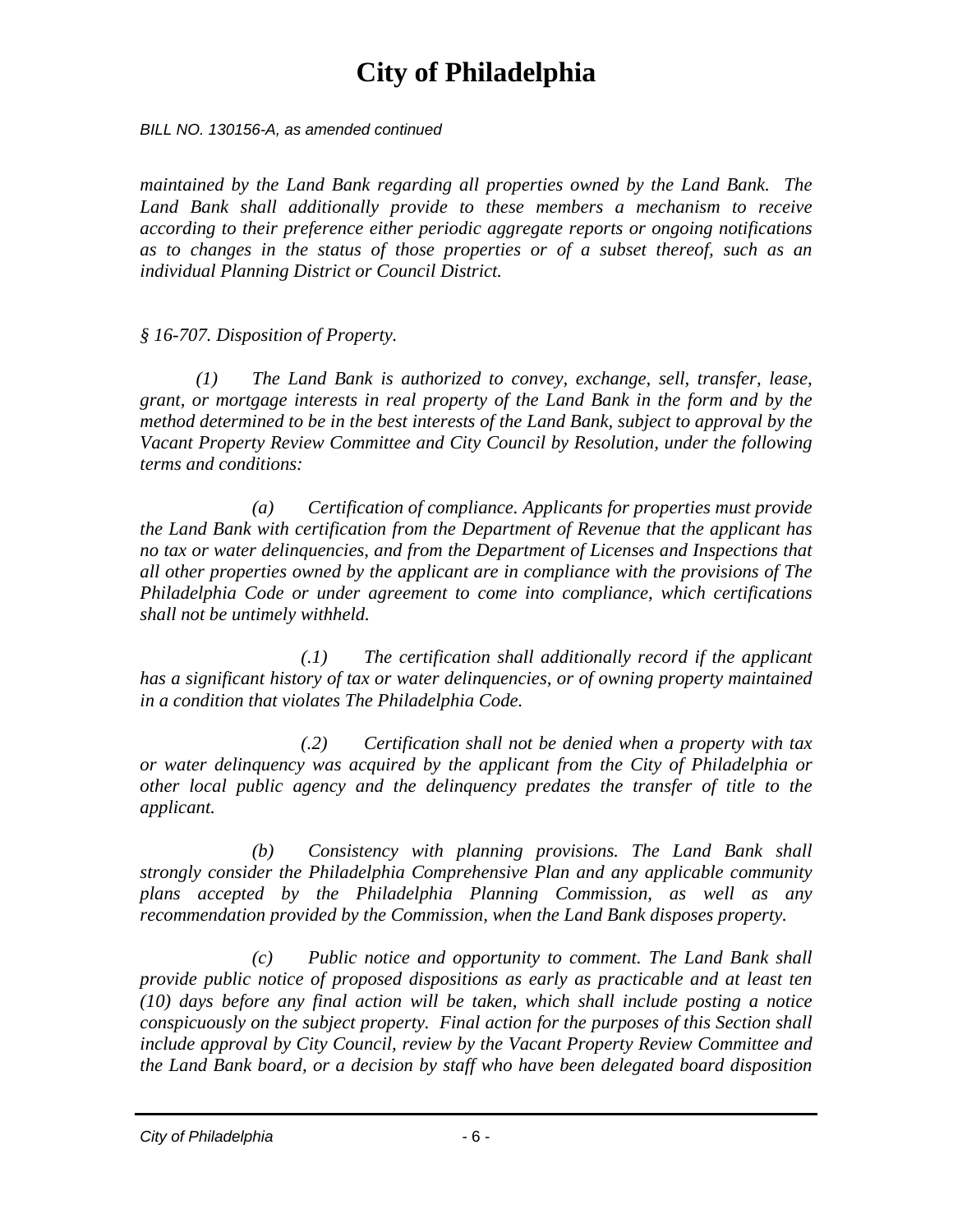*BILL NO. 130156-A, as amended continued* 

*authority. The Land Bank shall also provide notice to those registered community organizations as defined in Section 14-303(12)(a) whose registered geographic area of concern contains a property proposed for disposition.*

*(.1) Any individual or organization may submit comment in writing to the Land Bank regarding a proposed disposition. The Land Bank shall transmit, or otherwise make available, all such comments to the interagency Vacant Property Review Committee.* 

*(d) Approval by Vacant Property Review Committee. Proposed transfers of interest in real property owned by the Land Bank shall be scheduled for review at a public hearing of the interagency Vacant Property Review Committee, as set forth in Section 16-404(1). The Vacant Property Review Committee shall provide at least ten (10) days prior notice of the public hearing by posting on the City Council and Land Bank websites the time, date, location and agenda for the public hearing. In addition, the Vacant Property Review Committee shall make publicly accessible on the City Council and Land Bank websites a list of all regularly scheduled hearings and the transcript for all completed hearings.* 

*(2) Monitoring. The Land Bank shall set goals for time frames applicable to each stage of the disposition process, and shall develop processes to monitor its performance.*

*(3) The Board of Directors may delegate its disposition authority to the staff of the Land Bank except in the following circumstances:*

*(a) The proposed terms of the transaction conflict with the Land Bank's published policies or procedures;* 

*(b) The transferee has a significant history of: tax or water delinquencies; owning property maintained in a condition that violates The Philadelphia Code; or failing to redevelop properties previously acquired from the City of Philadelphia or other local public agencies;*

*(c) The value of the property is in excess of \$50,000 (fifty thousand dollars); or*

*(d) When otherwise required by state law.* 

*(4) The Land Bank shall make available an appeals process wherein an individual or an organization may request reconsideration of a decision made by the Land Bank and submit evidence relevant to determinations made by the Land Bank on*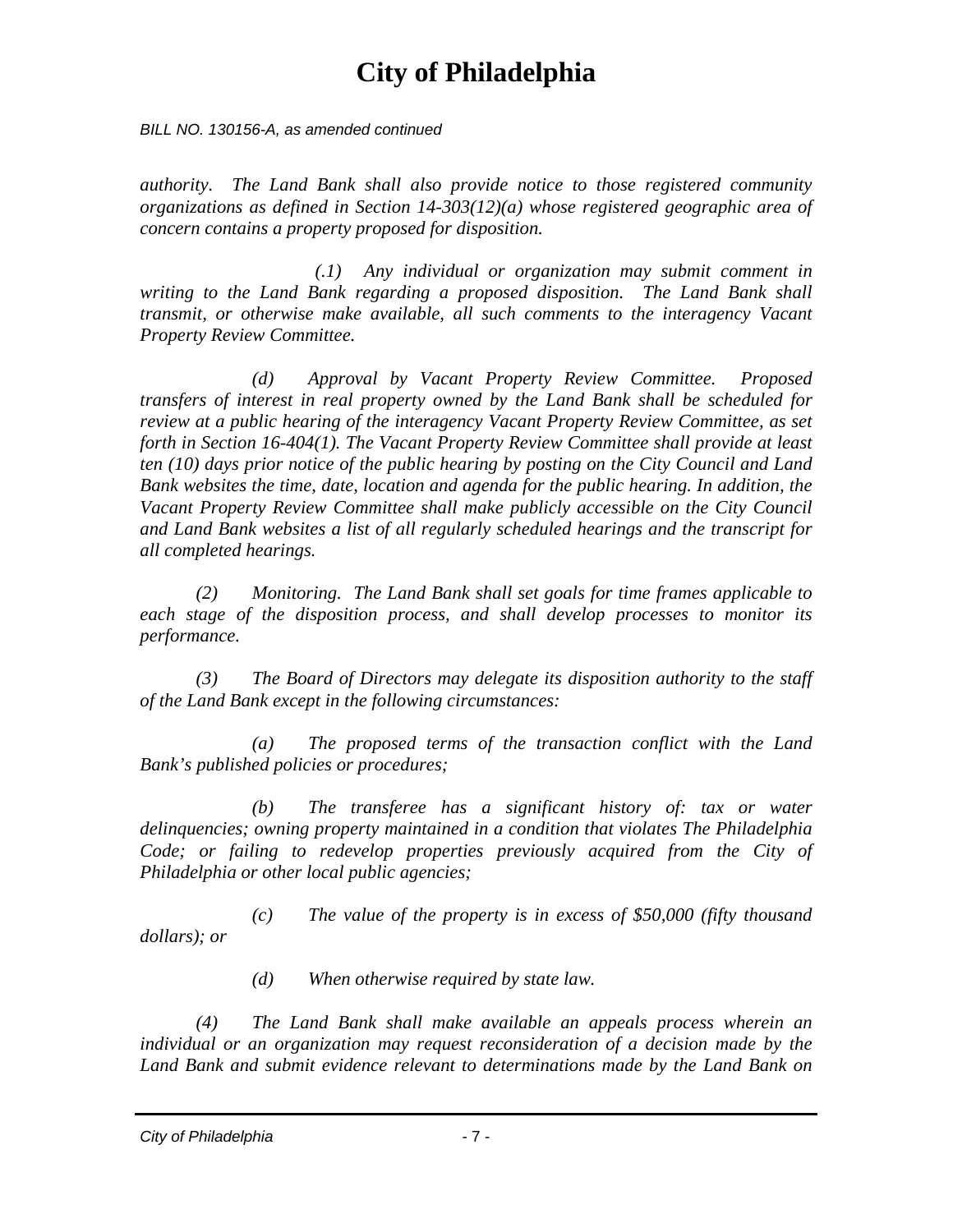*BILL NO. 130156-A, as amended continued* 

*matters including: general eligibility; eligibility for reduced or nominal pricing; the value of a property; and compliance with terms or conditions of sale.* 

*(5) The Land Bank shall coordinate with the Philadelphia Redevelopment Authority where a project involves properties acquired by the Philadelphia Redevelopment Authority through eminent domain as well as properties acquired and/or owned by the Land Bank, and shall strive to ensure a synchronized disposition process.*

*§ 16-708. Pricing.*

 *(1) The Land Bank shall use the most current data reasonably available to determine different neighborhood market conditions and property market values. In determining market values for individual properties the Land Bank shall use the valuation method that it deems most appropriate given the particular conditions of the property and surrounding market, as well as the cost of redevelopment. Applicants may submit information that is relevant to the value of a property for consideration by the Land Bank.*

 *(2) The Land Bank may offer properties at less than fair market value where the Land Bank finds that the proposed use would create beneficial community impact, such as affordable or mixed-income housing that is accessible or visitable; economic development that creates jobs for community residents; community facilities that provide needed services to residents; side and rear-yards; innovation in design and sustainability; urban agriculture; community open space; and any goals established under § 16-710. The Land Bank shall allow applications for less than fair market value, including nominal disposition, for any property owned by the Land Bank.*

 *(a) In calculating a reduced sales price, the Land Bank shall consider the benefit provided by the proposed use and, if applicable, the amount of discount needed to make the project both initially financially feasible and continually sustainable.*

 *(b) To encourage mixed-income housing projects, the Land Bank may count the number of very low-, low- and moderate-income households served and provide partial discounting.*

 *(3) The Land Bank shall develop policies regarding employment of legal mechanisms to make land and buildings accessible to those applicants who cannot afford immediate payment in full.*

 *(4) Conditions of sale between the transferee and the Land Bank shall be imposed using legally binding mechanisms, including but not limited to deed restrictions,* 

*City of Philadelphia* - 8 -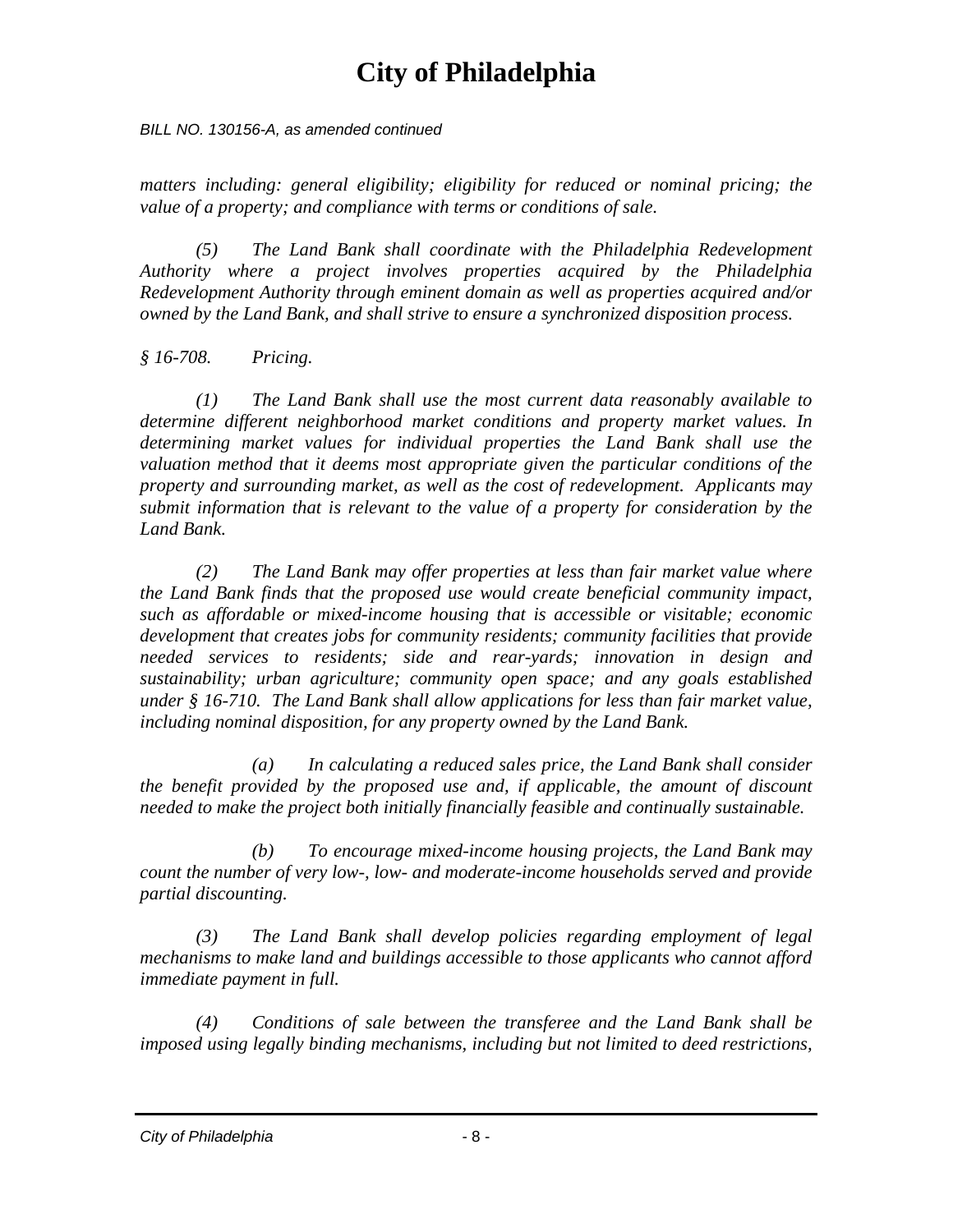*BILL NO. 130156-A, as amended continued* 

*restrictive covenants, and mortgages. The Land Bank shall monitor compliance with such provisions, including by requiring periodic reporting by transferees.*

*§ 16-709. Policies, Strategic Plan, and Performance Report.*

*(1) The Land Bank shall develop policies consistent with the requirements of this Ordinance. These policies shall be guided by the Land Bank's mission and purposes as set forth in this Ordinance.* 

 *(2) Ethics and Conflicts of Interest. The Land Bank shall be governed by the State Adverse Interest Act of July 19, 1957 (P.L.1017, No.451) and 65 Pa.C.S. Ch. 11 (relating to ethics standards and financial disclosure). The Land Bank shall also be governed by § 20-600 (Philadelphia's "Standards of Conduct and Ethics") and § 20- 1200 ("Lobbying"). As part of its policies, the Land Bank shall adopt strict ethical guidelines for Land Bank board members and employees, and promulgate rules addressing and protecting against potential conflicts of interest. These guidelines and rules shall supplement any applicable state and local laws.* 

 *(3) Strategic Plan. Within one year following the effective date of this legislation, and annually thereafter, the Land Bank shall develop a Strategic Plan to guide its acquisition, maintenance, and disposition of property. The Strategic Plan shall address the following elements, and be developed in coordination with the Philadelphia City Planning Commission:*

*(a) An analysis to determine market conditions and trends in neighborhoods where the Land Bank holds or is likely to hold property, according to census tract or grouping of census tracts that are determined by the Land Bank to have similar characteristics. To the extent feasible, this analysis shall specifically evaluate the relative need and availability for affordable or mixed-income housing that is accessible or visitable; economic development that creates jobs for community residents; community facilities that provide needed services to residents; side and rear-yards; food-producing urban agriculture; community open space; and any additional core beneficial land uses that may be identified by the Land Bank.* 

*(b) An inventory and mapping of vacant properties in each census tract or grouping of census tracts, including properties that are owned by the Land Bank and properties that are privately owned and delinquent as to municipal taxes or claims.*

*(c) Proposed goals for the five-year period following adoption or revision of this plan for acquisition, maintenance, and conveyance of properties that support the City's Comprehensive Plan and the goals of community plans accepted by the Philadelphia City Planning Commission, and which encourage equitable*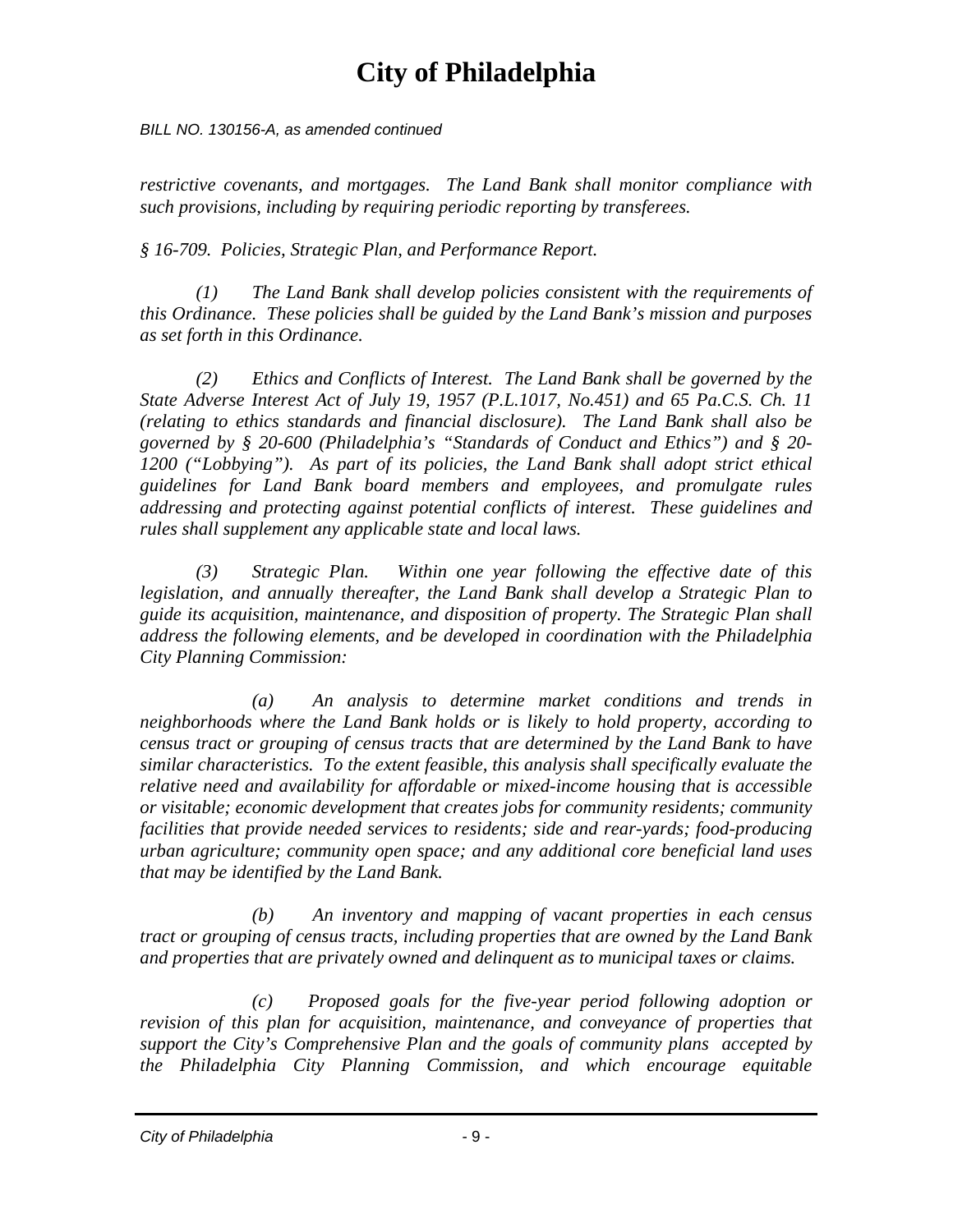*BILL NO. 130156-A, as amended continued* 

*redevelopment. This shall include, but is not limited to, items such as defined targets for the share of future housing units to be built on public properties affordable to different income ranges of very low-, low-, and moderate-income households, as well as economic development/job creation projects, urban agriculture, open space, and additional core beneficial land use needs that were identified pursuant to (a) of this subsection. These goals shall be based on the analysis of each census tract or grouping of census tracts that were identified pursuant to (a) of this subsection, taking into account the existing inventory of the Land Bank as well as the universe of vacant and tax delinquent or Cityliened properties, and demand for land based on requests received in the previous year. The Land Bank may also consider the anticipated availability of funding, and the feasibility of inclusionary housing requirements if applicable.*

*(d) Recommendations for uses of properties in each census tract or grouping of census tracts that advance the Land Bank's goals.* 

*(e) Defined annual targets for the overall number of properties transferred.* 

*(f) Defined annual goals for acquisition including identifying the geographic areas where the Land Bank would seek to acquire properties and for what purpose.* 

*(4) Performance Reports. On an annual basis, the Land Bank shall prepare a performance report that will include at a minimum the following items:* 

*(a) A list of all properties acquired by the Land Bank;* 

*(b) A list of all properties conveyed by the Land Bank that includes: the price; name of the buyer; proposed use; a summary of any special terms and conditions of the conveyance; and the approximate income of the households that will benefit from the intended use, if the sale price was less than fair market value;* 

*(c) A list of all properties held or reserved for an applicant, including the term of the hold period;* 

*(d) An aggregated analysis of all maintenance activities;* 

*(e) An aggregated analysis of all requests received including their proposed use, duration and status, and reason for termination if applicable, with reference to the monitoring set forth in Section 16-707(2);* 

*(f) An aggregated analysis of any efforts related to monitoring and enforcing compliance with provisions agreed upon as conditions of past sales; and*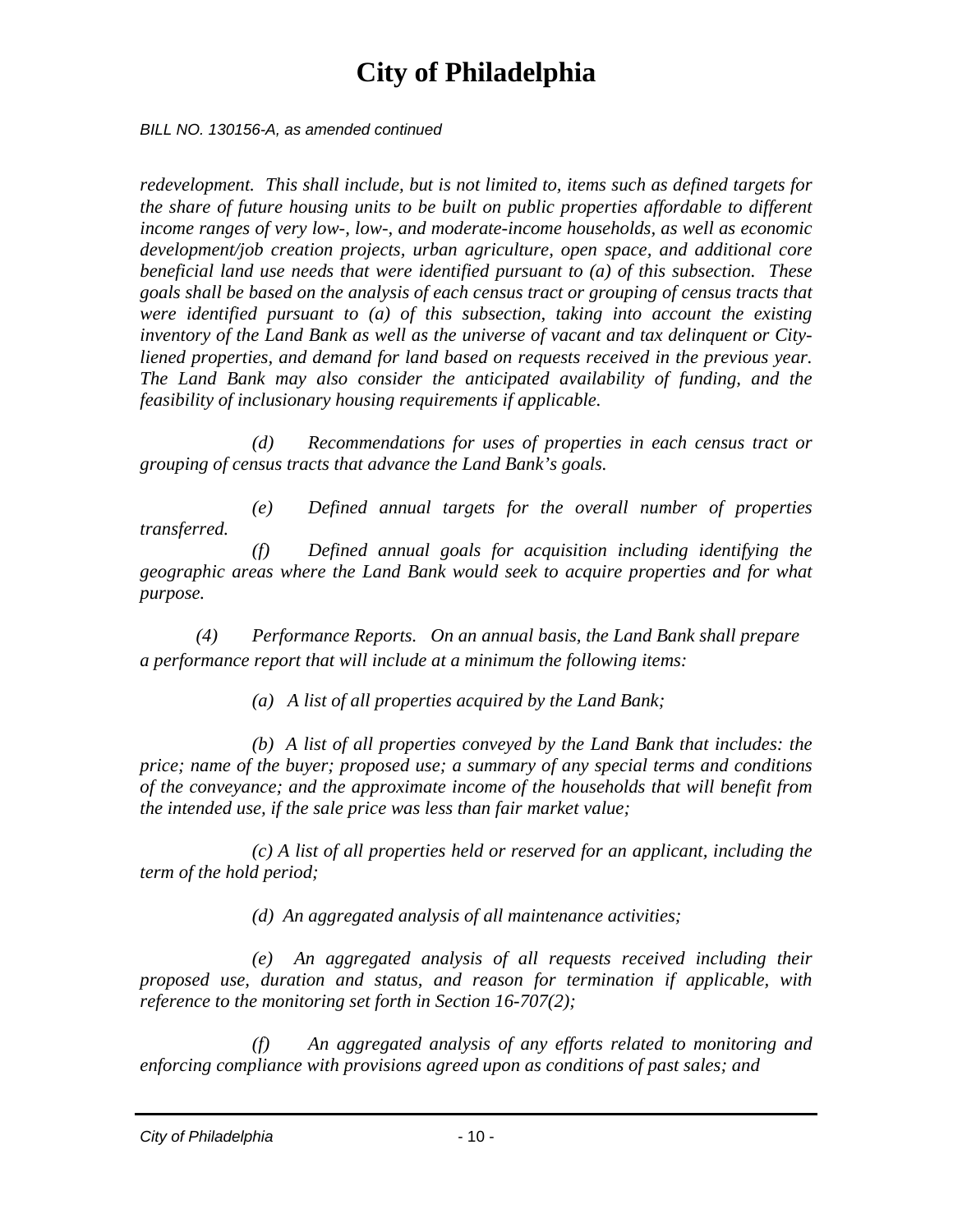*BILL NO. 130156-A, as amended continued* 

*(g) An aggregated analysis demonstrating the Land Bank's yearly progress towards fulfilling the goals set forth in its Strategic Plan, and if achievement or reasonable progress towards such goals is not achieved, a revised plan to be executed during the following year.*

*(5) Public Comment, Review, and Approval. The Land Bank shall hold a public hearing prior to the adoption of its Strategic Plan and Policies. The Strategic Plan and Policies shall be reviewed and adopted annually by the Land Bank board, and approved by resolution of City Council. A prior Strategic Plan and prior Policies shall remain in force until a successor plan is approved. The Strategic Plan, Policies, and annual Performance Report shall be published on the Land Bank's website.* 

*§ 16-710. Financial provisions.*

*(1) To the extent allowed by law, the Land Bank shall retain proceeds from the sale of any properties to cover operating costs, maintenance of inventory, and to support additional strategic property acquisition, up to whatever amount shall be approved by Council.* 

*(2) The Land Bank may also be financed through any other means authorized in 68 Pa. C.S. § 2101 et seq.* 

*§ 16-711. Dissolution; distribution of assets in case of dissolution.*

 *(1) The Land Bank may be dissolved according to the requirements of 68 Pa. C.S. § 2114.*

SECTION 2. Initial Board of Directors. The Land Bank shall initially be governed by a Board of Directors comprised of the following members, who shall serve terms of three (3) months, or until all the members of the Permanent Board have been appointed pursuant to Section 16-704: Michael Koonce, Brian Abernathy, Herbert Wetzel, Jennifer Kates, Courtney Voss, Rick Sauer, Bill Salas, Majeedah Rasheed, Ken Scott, Don McGrogan, and Paul Badger.

SECTION 3. This Ordinance shall become effective immediately.

\_\_\_\_\_\_\_\_\_\_\_\_\_\_\_\_\_\_\_\_\_\_\_\_\_\_\_\_\_\_\_\_\_

**Explanation:**

*Italics* indicate new matter added.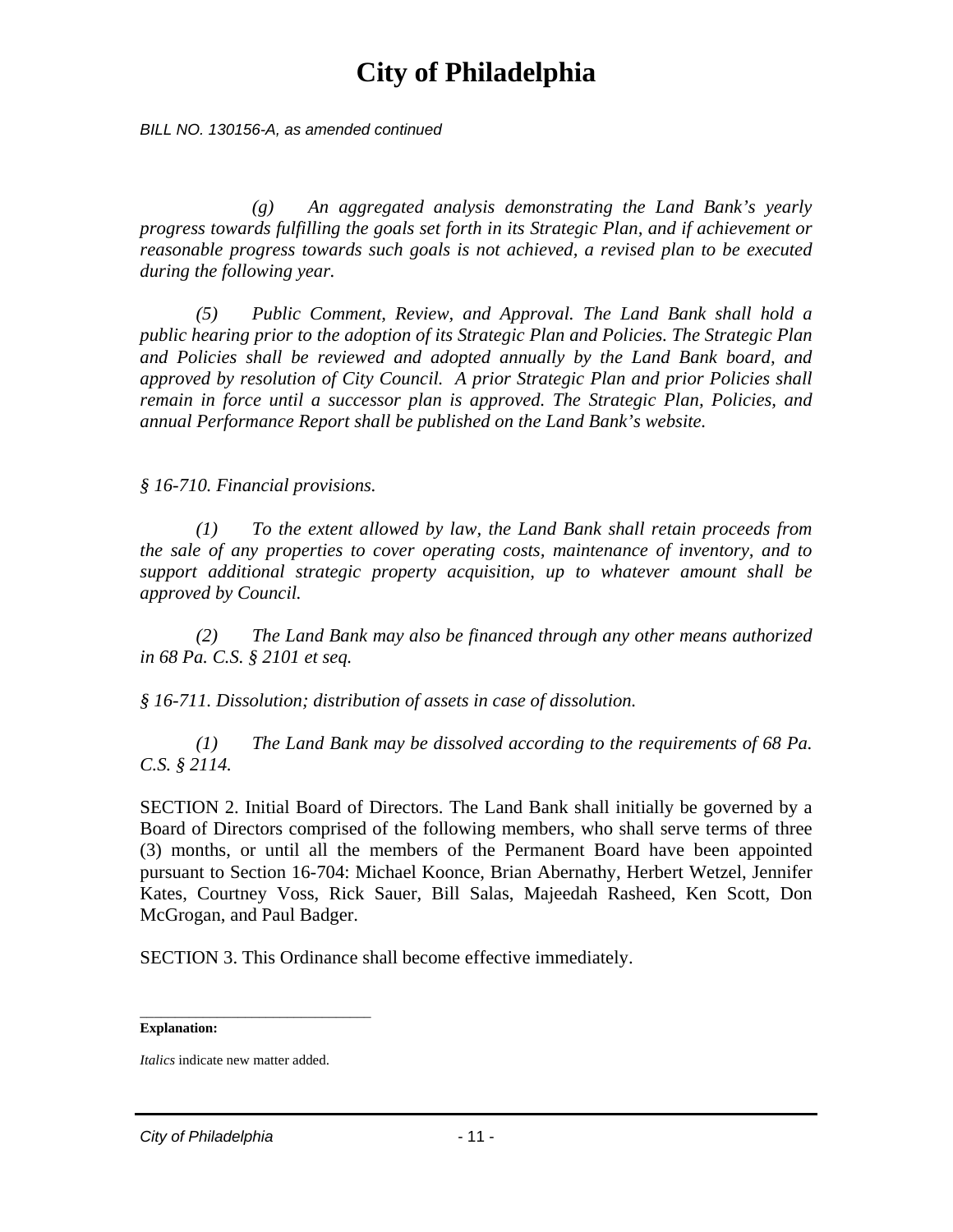*BILL NO. 130156-A, as amended continued*